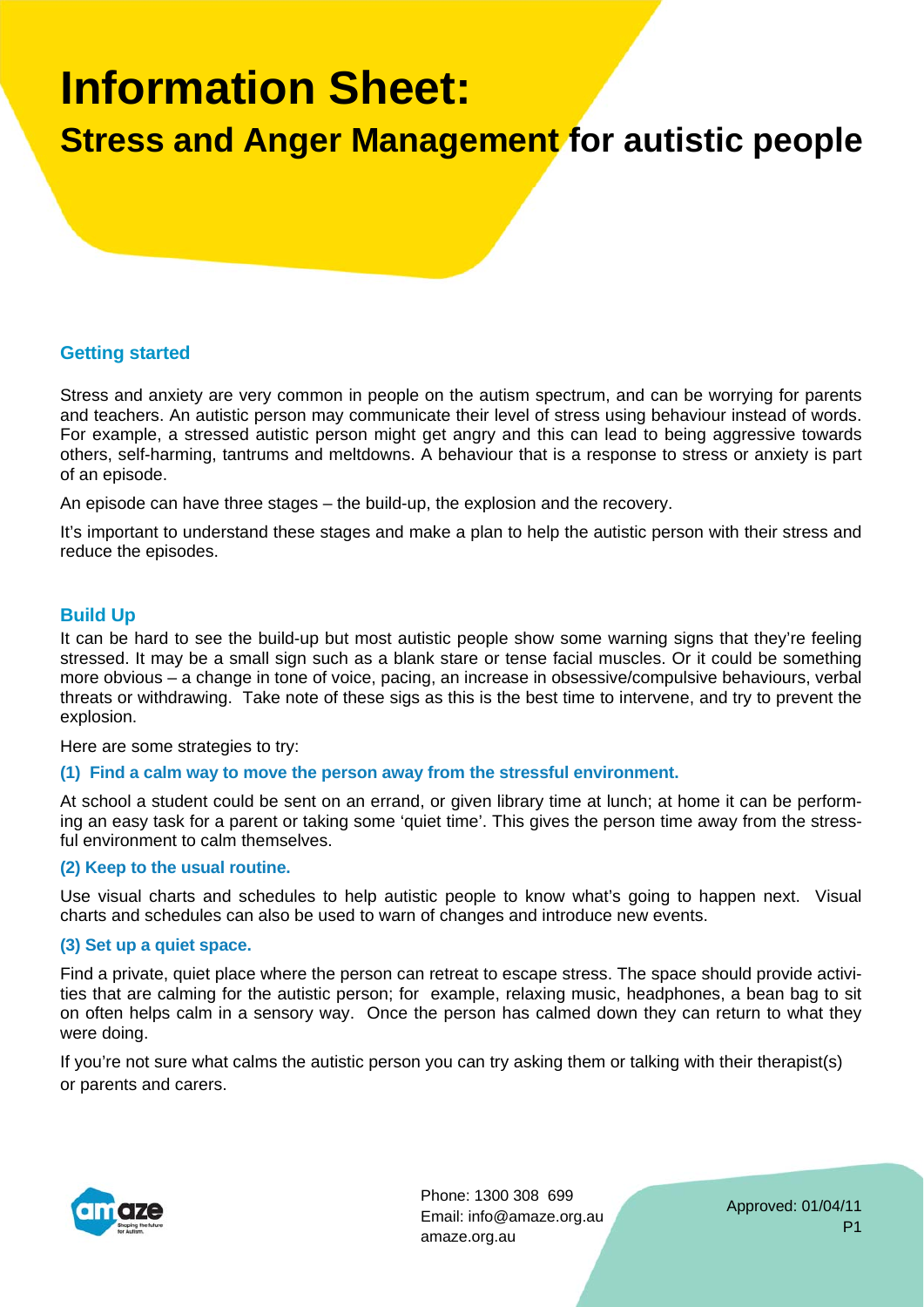## **Stress and Anger Management for autistic people**

Sensory overload is also part of the build-up, as well as the difficulties autistic people have with communication, social and expressing emotions.

Therapies may be helpful to help autistic people manage their sensory inputs and to improve their communication and social skills.

#### **Explosion**

If behaviour isn't addressed during the build-up stage it will often result in the explosion. At this point the person has lost self-control and the behaviour is instinctive. Generally this means verbally and physically challenging behaviour, but it can sometimes mean total withdrawal.



During this stage the safety of the person and those around them is a priority. Sometimes simple, firm language is needed- "hands down", "start walking", "deep breath". At other times the explosion needs to run its course. Trying to stop the explosion half way can make it worse. It's good to take the person to their quiet space, wait until the explosion is over, and help the person to calm down. Everyone who cares for the person needs to agree on a plan that's safe for them and the person they're caring for. It's also important to consider the autistic person's privacy as part of the plan.

#### **Recovery**

Once the explosion is over a person will often feel very tired, will forget some parts of what happened, or will act as though nothing happened. This can be confusing and frustrating for the people around them. The person may not be able to talk about what happened until later on. This means that it's best to wait until later stage to talk about what happened and what they could do differently next time.

Prevention really is better than cure, so be more aware of the warning signals, act sooner, implement strategies that are going to work at the build-up stage. You are not always going to see it coming, but if you manage to prevent explosions 50% of the time you are going to make a real difference to the person's stress levels, and your own.

#### **Alternative Behaviours**

The importance of teaching alternative behaviours must also be considered. Instead of lashing out when stressed or angry, the person can be shown what would be more acceptable behaviour. Once again this approach must be tailored to the individual – some people need to be quiet and inactive to address stress levels, others need to be physical.



Phone: 1300 308 699 Email: info@amaze.org.au amaze.org.au

Approved: 01/04/11 P2